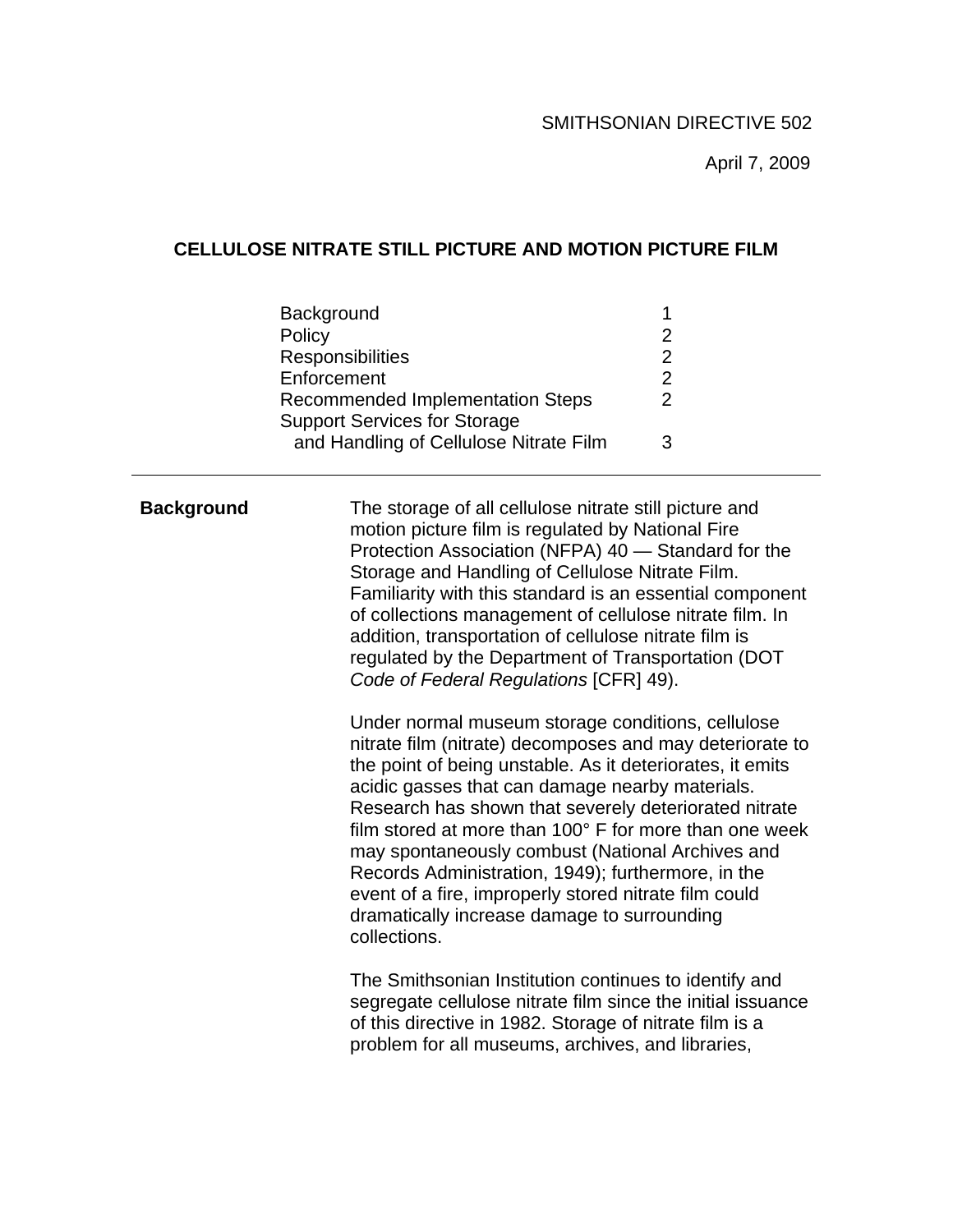| <b>Background</b><br>(continued)              | because new collections are received and new holdings<br>of nitrate film may be found. Therefore, a vigilant<br>Smithsonian policy for the identification and disposition<br>of nitrate film is necessary.                                                                                                                                                                                                                                                                                                                                                                                            |
|-----------------------------------------------|-------------------------------------------------------------------------------------------------------------------------------------------------------------------------------------------------------------------------------------------------------------------------------------------------------------------------------------------------------------------------------------------------------------------------------------------------------------------------------------------------------------------------------------------------------------------------------------------------------|
| <b>Policy</b>                                 | Smithsonian policy requires prompt segregation of all<br>still and motion picture nitrate film from the collections,<br>and removal of the nitrate film to storage that conforms<br>with the provisions of NFPA 40 (as maintained by the<br>Office of Safety, Health, and Environmental<br>Management [OSHEM]).                                                                                                                                                                                                                                                                                       |
| <b>Responsibilities</b>                       | Heads of museums, research centers, and offices are<br>responsible for the implementation of this policy. This<br>responsibility includes training staff to identify nitrate<br>film, and to establish and implement procedures for the<br>removal, copying, storage, or destruction of nitrate film.<br>For additional resources, see the OSHEM Smithsonian<br>Institution (SI) Safety Manual, Chapter 24, Collection-<br>based Hazards. <sup>1</sup>                                                                                                                                                |
| <b>Enforcement</b>                            | As a health and safety matter, all storage of nitrate film<br>is to be reported to OSHEM per the Smithsonian<br>Institution Safety Manual, Chapter 24, and monitored by<br>OSHEM and the unit safety coordinator. <sup>2</sup>                                                                                                                                                                                                                                                                                                                                                                        |
| Recommended<br>Implementation<br><b>Steps</b> | Accepted practice in museums, libraries, and archives<br>is to copy nitrate film onto stable film bases (silver-<br>halide polyester film) or to digitize the images to<br>preserve and make accessible historically significant<br>images. Proper collections space, consisting of cool or<br>cold room environments, is critical for long-term<br>preservation of originals before and after duplication.<br>For highly valuable nitrate film, retention of the original<br>after duplication is preferred, especially if digital<br>surrogates have been made. Other guidelines are as<br>follows: |

<sup>1, 2</sup> See [http://ofeo.si.edu/safety\\_health/docs/safety\\_manual\\_07/ch\\_24\\_collections\\_based\\_hazards.doc.](http://ofeo.si.edu/safety_health/docs/safety_manual_07/ch_24_collections_based_hazards.doc) This link was verified as of January 12, 2009.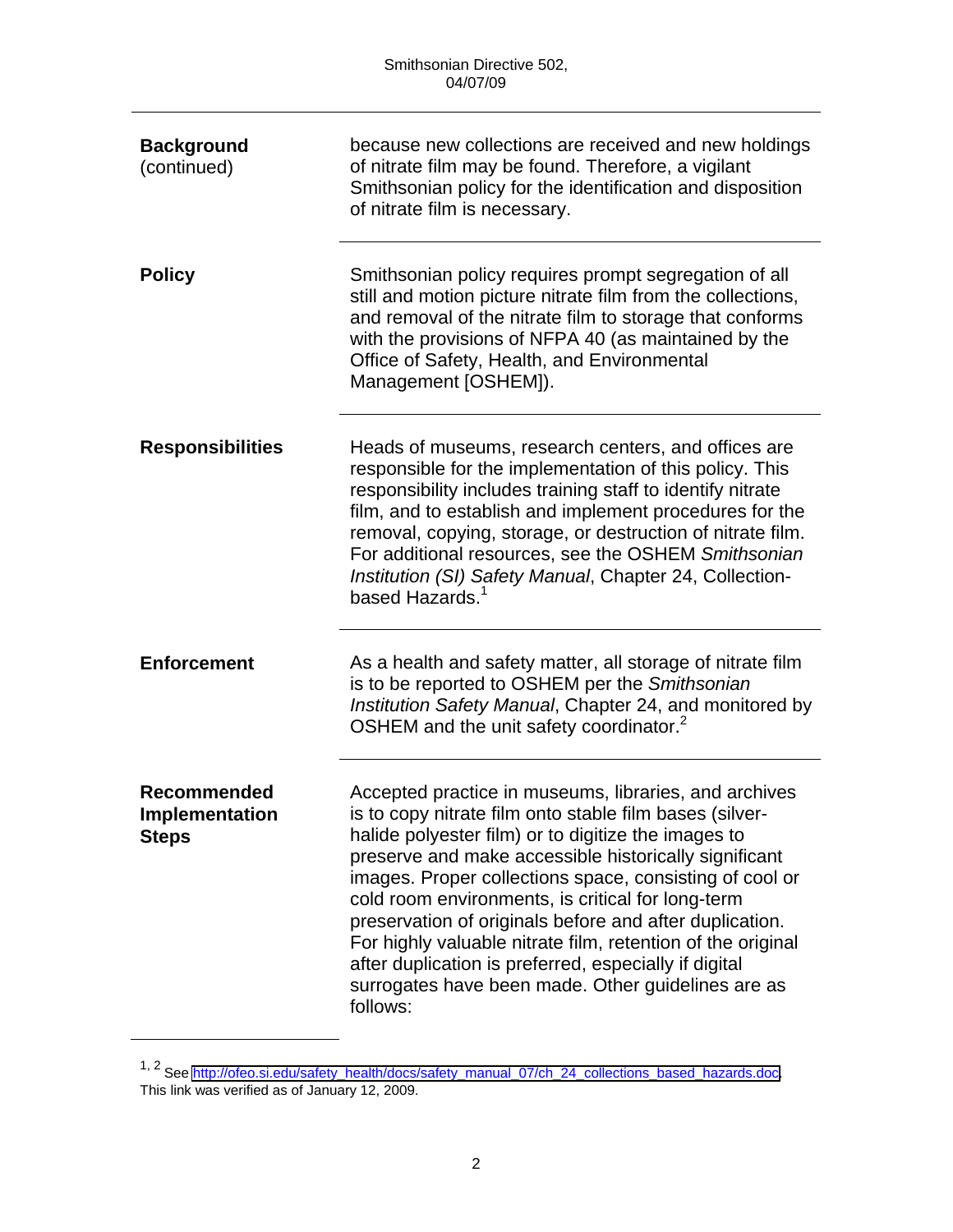**Recommended Implementation Steps** (continued) • **Reformatting.** Contract vendors may provide duplication services. • **Transportation within units, to storage, or to reformatting vendors.** All transportation of nitrate film is regulated by DOT CFR 49. Nitrate film is considered a class 4.1 flammable solid. When nitrate film is transported using a commercial vendor, packing must comply with DOT Shipping Regulations in 49 CFR 172. When nitrate film is transported by Smithsonian employees in Smithsonian vehicles, the driver must carry the Material Safety Data Sheet (MSDS) for cellulose nitrate film, and an inventory of the collections being transported. In addition, the container(s) must be labeled to indicate the presence of cellulose nitrate. • **Storage.** All storage shall comply with the *SI Safety*  Manual, Chapter 36 – Fire Protection<sup>3</sup>, and NFPA 40. • **Disposal.** When nitrate materials are identified for de-accession, the original nitrate film becomes a "hazardous waste," which is strictly regulated by the Environmental Protection Agency under the Resource Conservation and Recovery Act, and it is managed according to hazardous waste disposal procedures established by the Institution (*SI Safety Manual*, Chapter 29 — Hazardous Waste Management) $4$ , and by federal, state, and local regulations regarding the disposal of hazardous waste. **Support Services for Storage** 

**and Handling of Cellulose Nitrate Film** 

The Smithsonian Institution Archives (SIA) is the liaison for an off-site nitrate film storage facility that conforms to NFPA 40. Museums, research centers, and offices that want to store nitrate film in this facility should arrange transportation, storage, and inventory

<sup>&</sup>lt;sup>3</sup> See [http://ofeo.si.edu/safety\\_health/docs/safety\\_manual\\_07/ch\\_36\\_fire\\_protection.doc](http://ofeo.si.edu/safety_health/docs/safety_manual_07/ch_36_fire_protection.doc). This link was verified as of January 12, 2009.

<sup>&</sup>lt;sup>4</sup> See [http://ofeo.si.edu/safety\\_health/docs/safety\\_manual\\_07/ch\\_29\\_hazardous\\_waste\\_management.doc](http://ofeo.si.edu/safety_health/docs/safety_manual_07/ch_29_hazardous_waste_management.doc). This link was verified as of January 12, 2009.